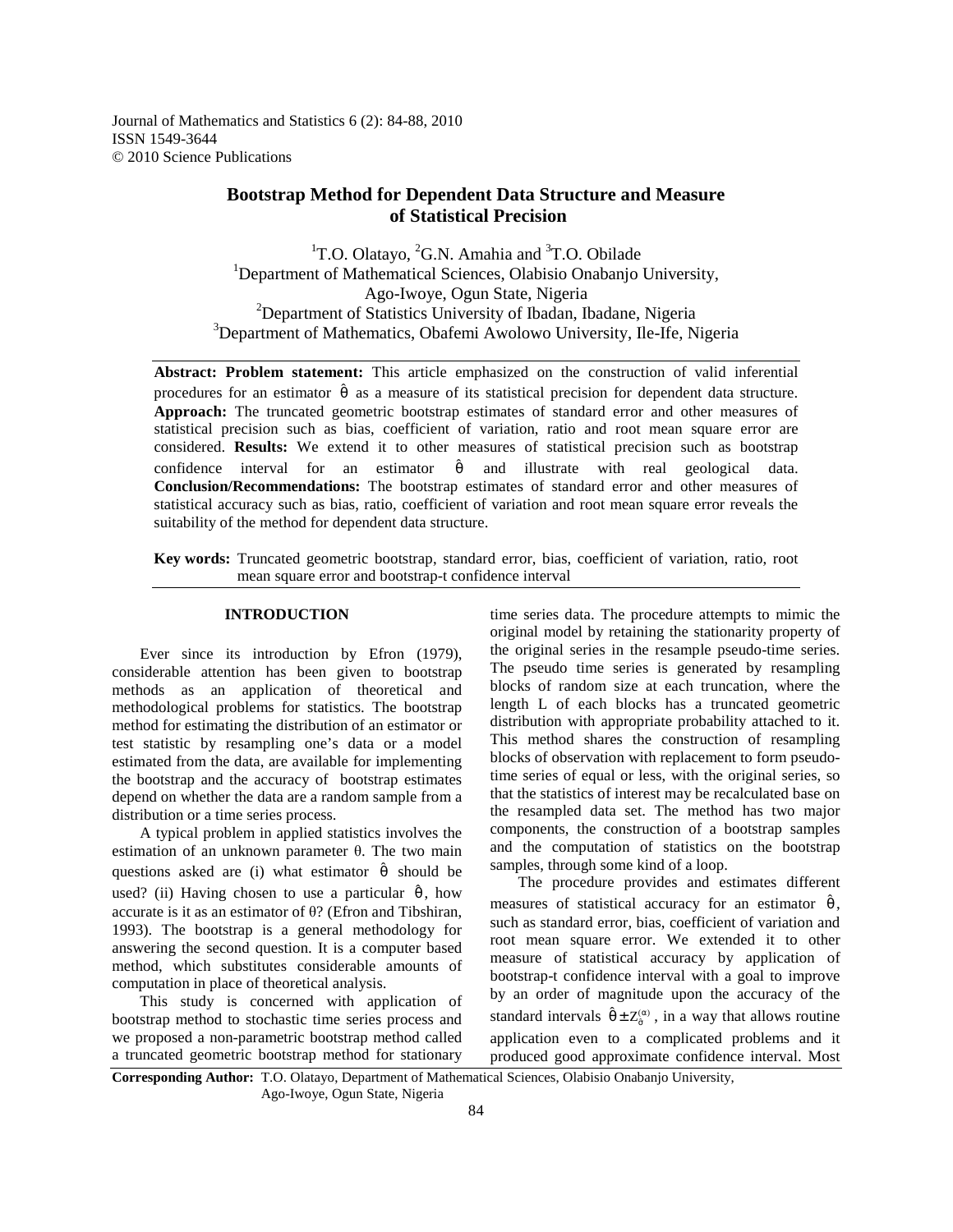of the proofs and technical details are omitted, these can be found in the references given, particular (Diciccio and Efron, 1996; Efron, 1984; Efron and Gong, 1983; Efron and Tibshiran, 1986).

 We described how the bootstrap works, assessing the accuracy or precision of the sample mean. Efron and Tibshiran (1986) described the accuracy of the sample mean for independent data, while in this study it was extended to dependent data structure. Then, a description of the resampling algorithm is as follows: Let Bi,  $b = [X_i, X_{i+1}, \dots, X_{i+b-1}]$  be the block consisting of be observations starting from  $X_i$ . In the preceding, if  $j > N$ ,  $X_j$  is defined to be  $X_k$ , where  $k = j \pmod{N}$  and  $X_0 = X_N$ . Let P be a fixed number in [0,1]. Independent of  $X_1$ , ---, $X_N$ , let  $L_1, L_2$ , --- be a sequence of independent and identically distributed (iid) random variables having a truncated geometric distribution, so that the probability of the event  $[L_i = r]$  is K  $(1-P)^{r-1}$  p for  $r = 1, 2, \dots, N$  where K is a constant found, using the condition  $\Sigma P(L = r) = 1$ , to be  $1/[1-(1-P)^{N}]$ . Independent of the  $X_i$  and  $L_i$ , let  $I_1$ ,  $I_2$ , --- be a sequence of iid random variables that have the discrete uniform distribution on  $\{0, \text{-}-, N\}$ . Now, a pseudo time series  $X^*_1, X^*_2, ---, X^*_N$  is generated in the following way. Sample a sequence of blocks of random length by the prescription  $B_{11}$ ,  $L_1$ ,  $B_{12}$ ,  $L_2$ , ---. The first  $L_1$  observations in the pseudo time series  $X_1^*, X_2^*, ---, X_N^*$  are determined by the first block  $B<sub>II</sub>$ ,  $L<sub>1</sub>$  of observations  $X_{11}$ , ---,  $X_{11} + L_1-1$ ; the next  $L_2$  observations in the pseudo time series are the observations in the second sampled block  $B_{12}, L_2$ , namely  $X_{12}$ , ---,  $X_{12} + L_2-1$ . This process is stopped once n observations in the pseudo time series have been generated. Once  $X_1^*, X_2^*, ---, X_N^*$ has been generated, one can compute the quantity of interest for the pseudo-time series. This method of resampling and generating  $X_1^*, X_2^*, ---, X_N^*$  defines conditionally on the original data  $X_1, \dots, X_N$  or probability measure  $P^*$  and the number of block b at each truncation. It shares the same properties with the stationary bootstrap method of Politis and Romano (1994), since the average length of these blocks is 1/p, it is expected that the quantity  $1/p$  should play a similar role as the parameter b in the moving blocks bootstrap method of Kunsch (1989). Most common statistical methods were developed in the 1920s and 1930s, when computation was slow and expensive. Now that computation is fast and cheap we can hope for and expect changes in statistical methodology. This study discusses one such potential change and evaluates the

statistical accuracy or precision of the estimated parameter.

#### **MATERIALS AND METHODS**

 The description of the bootstrap estimates, as we applied the algorithm described above to a real geological data from a Batan well at regular interval is presented. They are the principal oxide of sand or sandstone, which is  $SiO<sub>2</sub>$  or Silicon oxide. The point is that the bulk of oil reservoir rocks in Nigeria sedimentary basins is sandstone and shale, a product of sill stone Olanrewaju (2007) and Nwachukwu (2007). Therefore, having chosen to use a particular  $\hat{\theta}$ , how accurate is it as an estimator of θ? We present and test how accurate it is for dependent data structure.

**Bootstrap method for standard errors:** The bootstrap algorithm works by drawing many independent bootstrap samples, evaluating the corresponding bootstrap replications and estimating the standard error

of  $\hat{\theta}$  by the empirical standard deviation of the replications. The result is the bootstrap estimate of standard error denoted by  $\hat{s}_{eB}$ , where B is the number of bootstrap samples used. The bootstrap algorithm for estimating standard errors and coefficient of variation is as follows:

- Select B independent bootstrap samples, each consisting of n data drawn with replacement from X
- Estimate the standard error  $se<sub>f</sub>(\theta)$  by the sample standard deviation of the B replications:

$$
\hat{\mathbf{se}}_{\mathbf{B}} = \begin{bmatrix} \sum_{b=1}^{B} \left( \hat{\theta}^*(b) - \hat{\theta}(.) \right)^2 \\ 0 \\ 0 \end{bmatrix} \begin{pmatrix} 0 \\ (B-1)^{\frac{1}{2}} \end{pmatrix}
$$
 (1)

Where:

$$
(.) = \sum_{b=1}^{B} \hat{\theta}^*(b) / B
$$

 $\hat{\theta}$ 

The limit of  $\hat{\text{se}}_{B}$  as B goes to infinity is the ideal bootstrap estimate of  $se<sub>f</sub>(\theta)$ :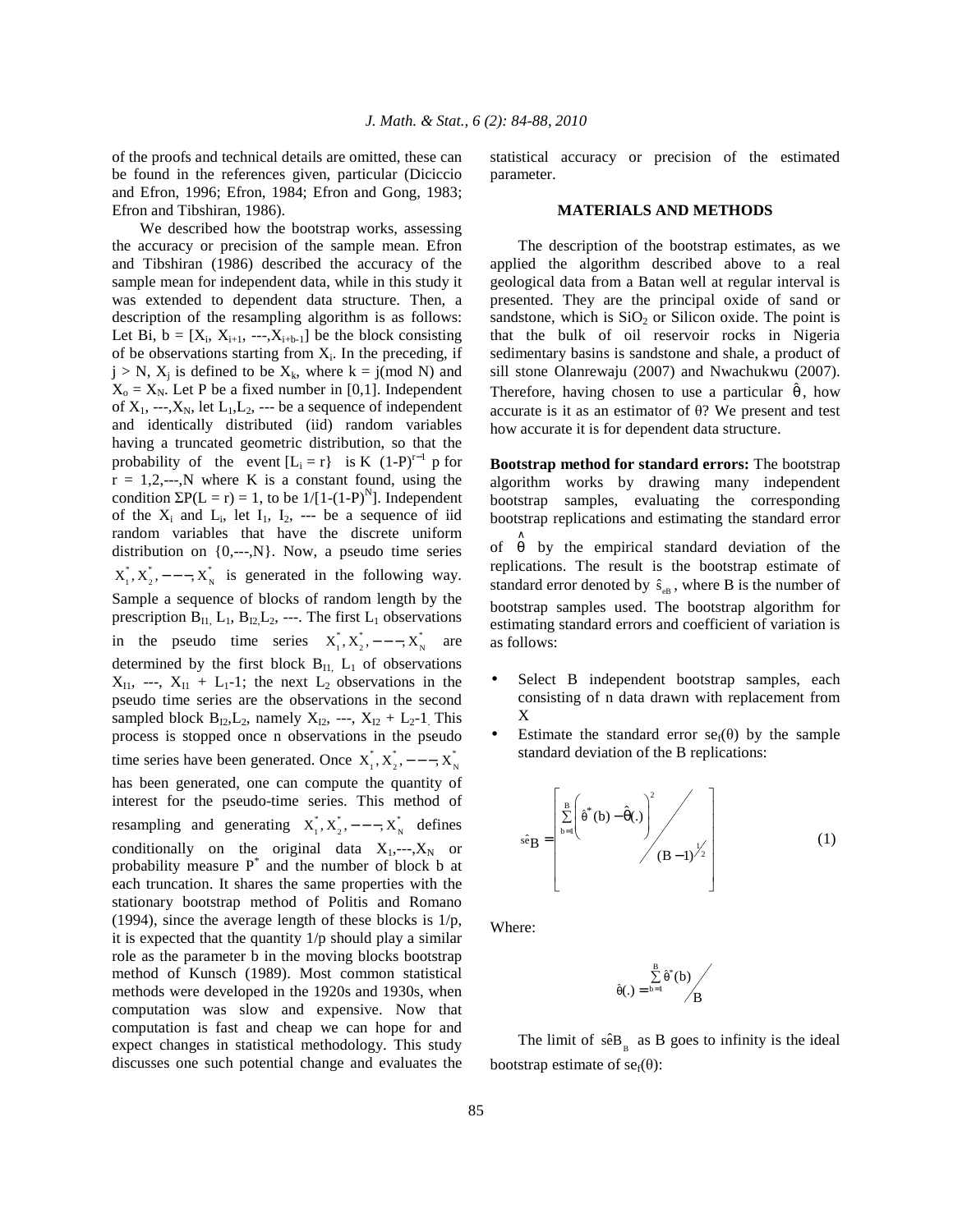$$
B \xrightarrow{\lim} s\hat{e}_B = s e_f (\hat{\theta}^*)
$$
 (2)

 The non parametric algorithm has the virtues of avoiding all parametric assumptions, all approximations and in fact all analytical difficulties of any kind. The Coefficient of Variation (CV) of a random variable X, is defined to be the ratio of its standard error to be the absolute value of its mean:

$$
CVf(.) = sef( $\hat{\theta}$ ) /  $\hat{\theta}$ <sub>f</sub>
$$
 (3)

 This measures the randomness or variability in X relative to the magnitude of its deterministic part  $\theta_f$ , which refers to variation both at the resampling (bootstrap) level and at a the population sampling level.

**Bootstrap estimates of bias:** Bias is another measure of statistical accuracy, measuring different aspects of  $\hat{\theta}$ 's behavior. Bias is the difference between the expectation of an estimator  $\hat{\theta}$  and the quantity  $\theta$  being estimated:

$$
Bias_F = Bias_F (\hat{\theta} \theta) = E_F[s(X)] - t(F)
$$

 We generated the bootstrap samples, evaluate the bootstrap replications  $\hat{\theta}^*$  (b) = s(X<sup>\*b</sup>) and approximate the bootstrap expectation  $E_F[s(X^*)]$  by the average:

$$
\hat{\theta}^*(.) = \sum_{b=1}^{B} \hat{\theta}^*(b) / B = \sum_{b=1}^{B} s(X^*) / B
$$
 (4)

 The bootstrap estimate bias based on the B replications is (4) with  $\hat{\theta}^*$ (.) substituted for  $E_{\hat{F}}[s(X^*)]$ :

$$
Bai\hat{s}_{B} = \hat{\theta}^{*}(.) - E(\hat{F})
$$
\n(5)

 The ratio of estimate bias to standard error,  $_{Bais}$  /  $s\hat{e}$ <sub>B</sub> are also calculated as another measure of statistical accuracy and the smaller the ratio, the higher the efficiency of the estimates. If bias is large compared to the standard error, then it may be an indication that the statistic  $\hat{\theta} = s(X)$  is not an approximate estimate of the parameter θ.

**Root mean square error:** This is another measure of statistical accuracy that takes into account both bias and standard error. The root mean square error of an

estimator  $\hat{\theta}$  for  $\theta$ , is  $\sqrt{E_F[(\hat{\theta} - \theta)^2]}$ . It can be shown that the root mean square equals:

$$
\sqrt{E_{\rm F}[(\hat{\theta} - \theta)^2]} = \sqrt{\text{se}_{\rm F}(\hat{\theta})^2 + \text{bias}_{\rm F}(\hat{\theta}, \theta)^2}
$$
  
= se\_{\rm F}(\hat{\theta}) \sqrt{1 + \left(\frac{\text{bias}\_{\rm F}}{\text{se}\_{\rm F}}\right)^2}   
= se\_{\rm F}(\hat{\theta}).\left[1 + \frac{1}{2}\left(\frac{\text{bias}\_{\rm F}}{\text{se}\_{\rm F}}\right)^2\right] \tag{6}

If bias<sub>F</sub> = 0 then the root mean square error  $\sqrt{MSE}$  = its minimum value se<sub>F</sub>.

#### **RESULTS AND DISCUSSION**

 The summary of our findings on the performances of a truncated geometric bootstrap method for dependent data structure based on the implementation of the prescribed algorithm and for block sizes of  $(1,2,3,4)$  and bootstrap replicates of  $(B = 50, 100,$ 250, 500 and 1000) is given in the Table 1. In Table 1 the measures for statistical accuracy of an estimator  $\hat{\theta}$  from the geological data is presented.

 From Table 1 it is observed that the bootstrap estimate of  $\hat{\theta}$  is nearly unbiased. The standard error are crude but useful measures of statistical accuracy, if the true sampling distribution  $F$  is  $(0, 1)$ , then the true standard error are in the column SE. The Coefficient of Variation (CV)) in each bootstrap replications at different block sizes are moderate with less bias and ratio. The bootstrap bias estimates and the ratio of estimated bias to standard error are small with  $\sqrt{\text{MSE}}$ 

of an estimator  $\hat{\theta}$ . This moderate minimum values in each column, indicate that in each replication we do not have to worry about the bias of  $\hat{\theta}$ .

 As a rule of thumb, a bias of less than 0.25 standard errors can be ignored, unless one are trying to do careful confidence interval calculation Efron and Tibshiran (1993).

 The situation is more complicated when the data are time series, because bootstrap sampling must be carried out in a way that suitably captures the dependence structure of the Data Generation Process (DCP). The block bootstrap is the best known method for implementing the bootstrap with time series data when one does not have a finite dimensional parametric model that reduces the DGP to independent random sampling.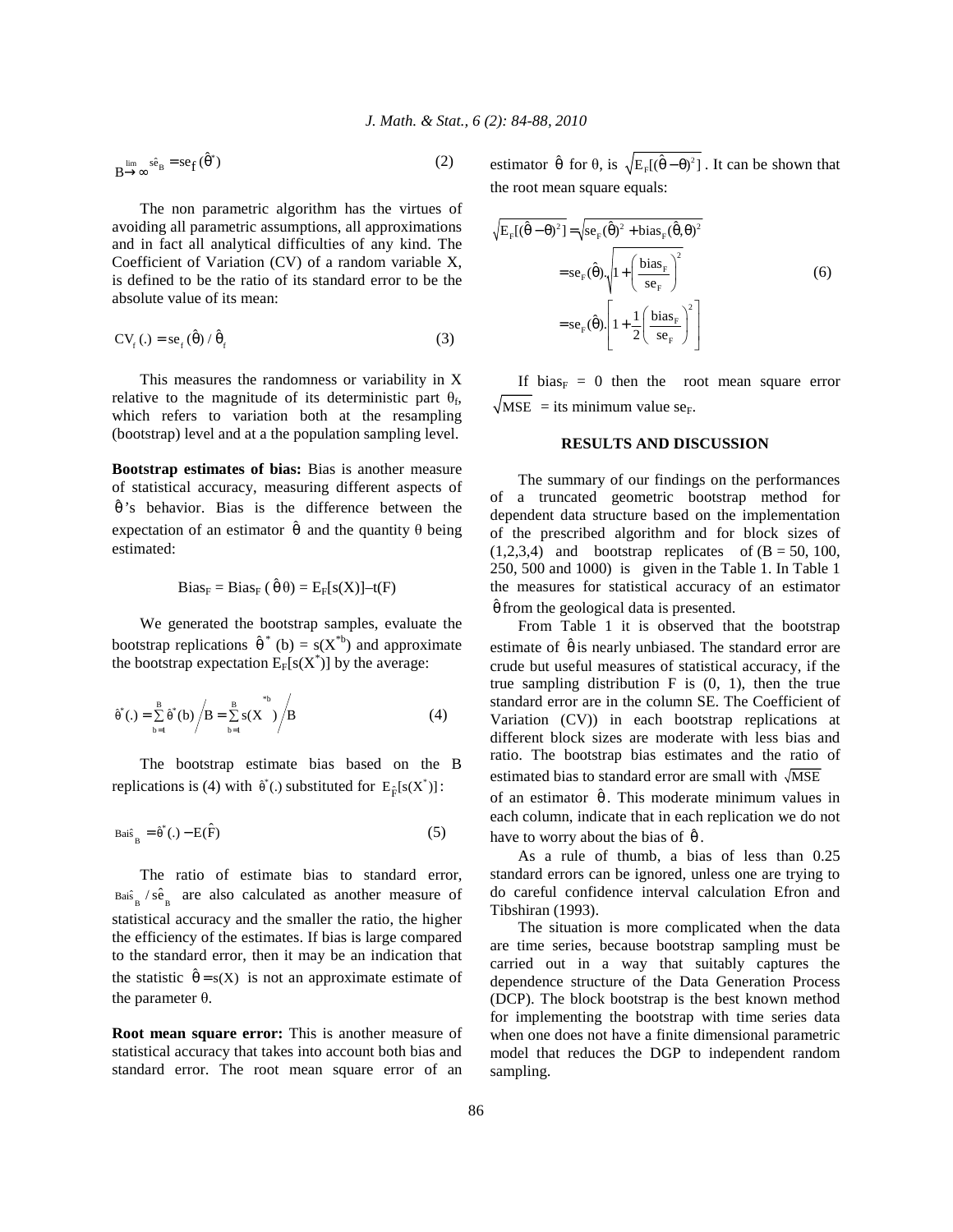#### *J. Math. & Stat., 6 (2): 84-88, 2010*

Table 1: Summary statistics for bootstrap estimates of Standard Error (SE), Coefficient of Variation (CV), bias, root means square error  $(\sqrt{\text{MSE}})$  and ratio for  $\hat{\theta}$ 

| Bootstrap replicates | Ave      | <b>SE</b> | <b>CV</b> | <b>Bias</b> | Ratio      | $\sqrt{\text{MSE}}$ |
|----------------------|----------|-----------|-----------|-------------|------------|---------------------|
| $B = 50$ :           |          |           |           |             |            |                     |
| Block of 1           | 55.29069 | 0.5618    | 0.0102    | 0.00060     | 0.00110    | 0.5618              |
| $b = 2$              | 55.29990 | 0.6836    | 0.0124    | 0.00880     | 0.01430    | 0.6836              |
| $b = 3$              | 55.36110 | 0.7603    | 0.0137    | 0.00710     | 0.93400    | 0.7636              |
| $b = 4$              | 55.25310 | 0.8619    | 0.0156    | $-0.03700$  | $-0.00429$ | 0.8630              |
| $B = 100:$           |          |           |           |             |            |                     |
| $b = 1$              | 55.36090 | 0.6095    | 0.0110    | 0.07080     | 0.11620    | 0.7852              |
| $b = 2$              | 55.31530 | 0.7816    | 0.0141    | 0.02520     | 0.03220    | 0.8179              |
| $b = 3$              | 55.09860 | 0.7319    | 0.0133    | $-0.19150$  | $-0.26170$ | 0.8552              |
| $b = 4$              | 55.07470 | 0.6809    | 0.0156    | $-0.25020$  | $-0.25020$ | 0.8807              |
| $B = 250:$           |          |           |           |             |            |                     |
| $b = 1$              | 55.32420 | 0.7035    | 0.0127    | 0.03410     | 0.04850    | 0.7852              |
| $h = 2$              | 55.30600 | 0.8177    | 0.0148    | 0.01590     | 0.01950    | 0.8179              |
| $b = 3$              | 55.16120 | 0.8454    | 0.0153    | $-0.12890$  | $-0.15470$ | 0.8552              |
| $b = 4$              | 55.17860 | 0.8736    | 0.0158    | $-0.11500$  | $-0.12760$ | 0.8807              |
| $B = 500:$           |          |           |           |             |            |                     |
| $b = 1$              | 55.20390 | 0.7789    | 0.0141    | $-0.08620$  | $-0.11070$ | 0.7837              |
| $b = 2$              | 55.25320 | 0.7966    | 0.0144    | $-0.03690$  | $-0.04630$ | 0.7975              |
| $b = 3$              | 55.26640 | 0.7833    | 0.0142    | $-0.02370$  | $-0.03030$ | 0.7837              |
| $b = 4$              | 55.28540 | 0.8705    | 0.0158    | $-0.00470$  | $-0.00540$ | 0.8705              |
| $B = 1000$ :         |          |           |           |             |            |                     |
| $b = 1$              | 55.26330 | 0.9831    | 0.0177    | $-0.02680$  | $-0.02730$ | 0.9835              |
| $b = 2$              | 55.26680 | 0.9752    | 0.0177    | $-0.02330$  | $-0.02390$ | 0.9755              |
| $b = 3$              | 55.26890 | 0.6751    | 0.0122    | $-0.02120$  | $-0.03140$ | 0.6754              |
| $b = 4$              | 55.25310 | 0.6641    | 0.0122    | $-0.03700$  | $-0.05330$ | 0.6651              |

Table 2: Summary statistics of 90% bootstrap confidence interval

| for $\theta$ , when B = 500 and 1000 |                                      |                                                                |                                                                |  |  |
|--------------------------------------|--------------------------------------|----------------------------------------------------------------|----------------------------------------------------------------|--|--|
|                                      |                                      | $B = 500$                                                      | $B = 1000$                                                     |  |  |
|                                      | Methods                              | 95% confidence<br>Interval                                     | 95% confidence<br>Interval                                     |  |  |
| $h = 1$                              | Standard<br>Boostrap-t               | [53.9226, 56.4852]<br>[53.6461, 56.8805]                       | [53.6773, 56.7305]<br>[53.3364, 57.1902]                       |  |  |
| $h = 2$                              | Standard<br>Boostrap-t               | [53.9428, 56.7305]<br>[53.6919, 56.8145]                       | [53.6626, 56.8710]<br>[53.3554, 57.1782]                       |  |  |
| $h = 3$                              | Standard                             | [53.9779, 56.5549]                                             | [53.7311, 56.8017]                                             |  |  |
| $h = 4$                              | Boostrap-t<br>Standard<br>Boostrap-t | [54.1584, 56.3794]<br>[53.8457, 56.7174]<br>[54.1113, 56.3949] | [53.9457, 56.5921]<br>[53.5792, 57.5601]<br>[53.8927, 56.6135] |  |  |

 The trouble with standard intervals is that they are based on and asymptotic approximation that can be quite inaccurate in practice. We implemented bootstrap -t confidence interval for producing good approximate confidence intervals. The goal is to improve by an order of magnitude upon the accuracy of the standard intervals  $\hat{\theta} \pm Z_{\hat{\sigma}}^{(\alpha)}$ , in a way that allows routine application even to very complicated problems. The bootstrap-t procedure is a useful and interesting generation of the usual student's t method and it is particularly applicable to location statistics like the sample mean. The method was suggested in Efron (1983), but some poor numerical results reduced its appeal. Hall (1988) study showing the bootstrap-t's good second-order properties has revived interest in its

use. Babu and Singh (1983) gave the first proof of second-order accuracy for the bootstrap-t and Diciccio and Efron (1992) showed that they are also second order correct.

A practicable t confidence interval for  $\theta$  at level 1- $\alpha$  is:

$$
[\hat{\theta} - \hat{s}_{\theta}t_{1-\alpha/2}^*, \hat{\theta} + \hat{s}_{\theta}t_{1-\alpha/2}^*]
$$

Where:

 $\hat{s}_{\theta}$  = The standard error of  $\hat{\theta}$ 

 $t_{\sigma}^*$  = The  $\sigma$  quantile of the bootstrap t statistics

It should not be used if  $\hat{s}_{\theta}$  is unreliable, especially if strongly dependent on  $\hat{\theta}$ . Therefore if  $\hat{s}_{\theta}$  is reliable we can use:

$$
[\hat{\theta}-\hat{s}_{e^*}(\hat{\theta}t_{1-\alpha_2'}^*,\hat{\theta}+\hat{s}_{e^*}(\hat{\theta})t_{1-\alpha_2'}^*]
$$

 From the Table 2, it is revealed that bootstrap-t confidence interval at 95% level of significance has a wider range than the standard normal confidence interval. The distributions are positively skewed. A confidence interval is desired for the scale parameter θ.